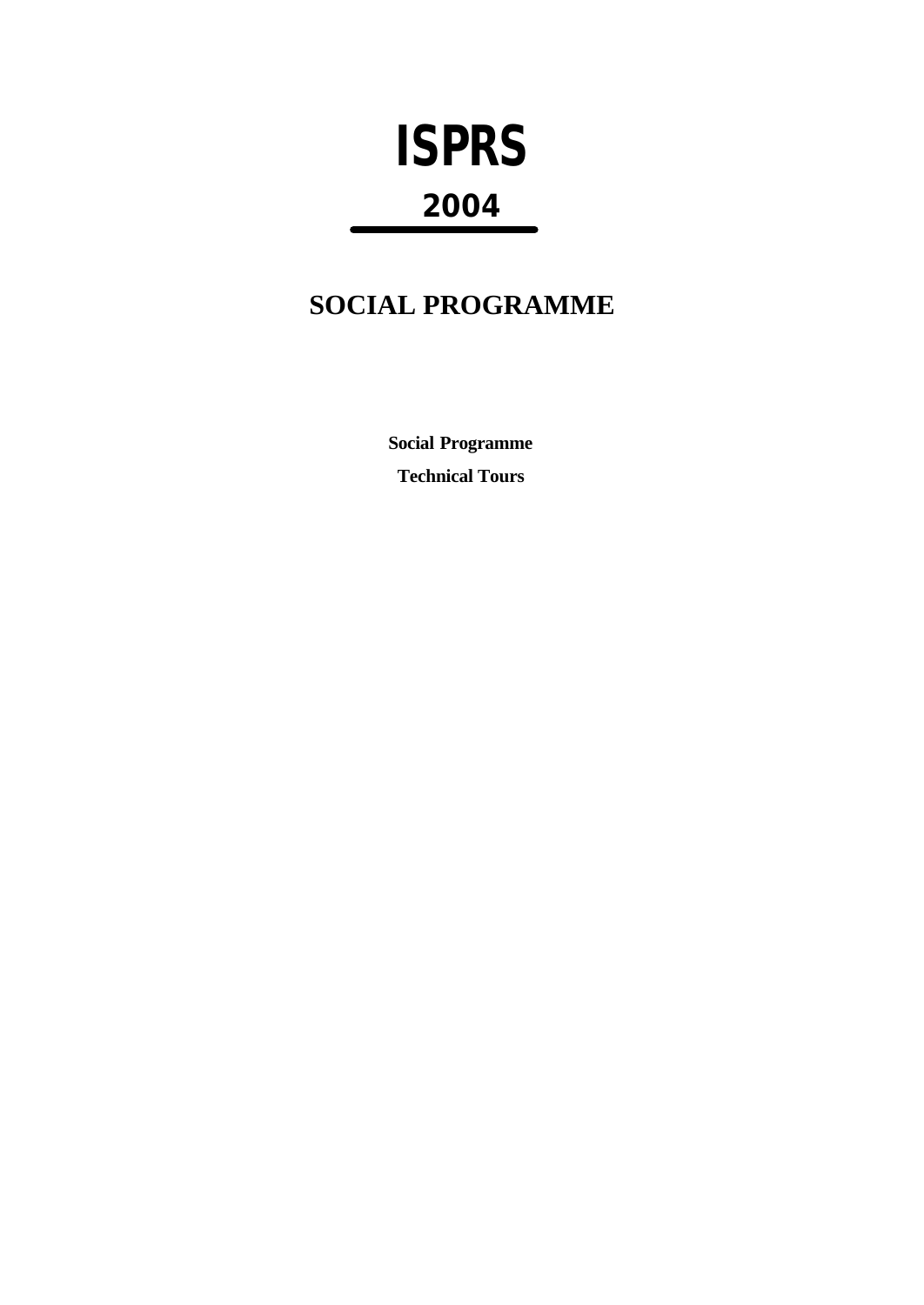| <b>Welcome Reception</b>        | Day & Time<br>Duration of Event | 14 July 2004, 20.00<br>1.5 <sub>hrs</sub> |
|---------------------------------|---------------------------------|-------------------------------------------|
| Fun Night                       | Day & Time                      | 15 July 2004, 20.00                       |
| Dinner Cruise on the Bosphorous | Day & Time                      | 16 July 2004, 20.00                       |
| <b>Exhibitors' Reception</b>    | Day & Time<br>Duration of Event | 19 July 2004, 18.30<br>2 hrs              |
| Castle Party at Rumelihisari    | Day & Time<br>Duration of Event | 20 July 2004, 20.00<br>3 <sub>hrs</sub>   |
| 1001 Nights                     | Day & Time<br>Duration of Event | 21 July 2004, 20.00<br>3 <sub>hrs</sub>   |
| Gala Dinner                     | Day & Time<br>Duration of Event | 22 July 2004, 20.00<br>3 hrs              |

#### **CONGRESS SOCIAL PROGRAMME**



Dinner Cruise on the Bosphorus

## **Optional Tours**

July 19, 2004 (full day)

#### **Tours in and around Istanbul**

| Tour $\#01$   | Tours in and around islandur  | Tour $\#$ 0.5.     | Dolmabahce Palace                                    |
|---------------|-------------------------------|--------------------|------------------------------------------------------|
|               | Visit Nicea                   | Date               | July 14, 16, 21, 2004 (half day)                     |
| Date          | July 15, 2004 (full day)      | Tour # 06.<br>Date | Ancient Arts Day<br>July 14, 20, 22, 2004 (half day) |
| Tour #02.     | The Capital of Religions      | Tour $\#07$ .      | Historical Peninsula                                 |
| Date          | July 16, 2004 (full day)      | Date               | July 17, 2004 (full day)                             |
| Tour $\#03$   | <b>Ottoman Relics</b>         | Tour # 08.         | Turkish Bath Tour                                    |
| Date          | July 18, 2004 (full day)      | Date               | July 15, 19, 2004 (half day)                         |
| Tour $\#$ 04. | The Museums on the Bosphorous | Tour #09.          | Princes' Islands                                     |